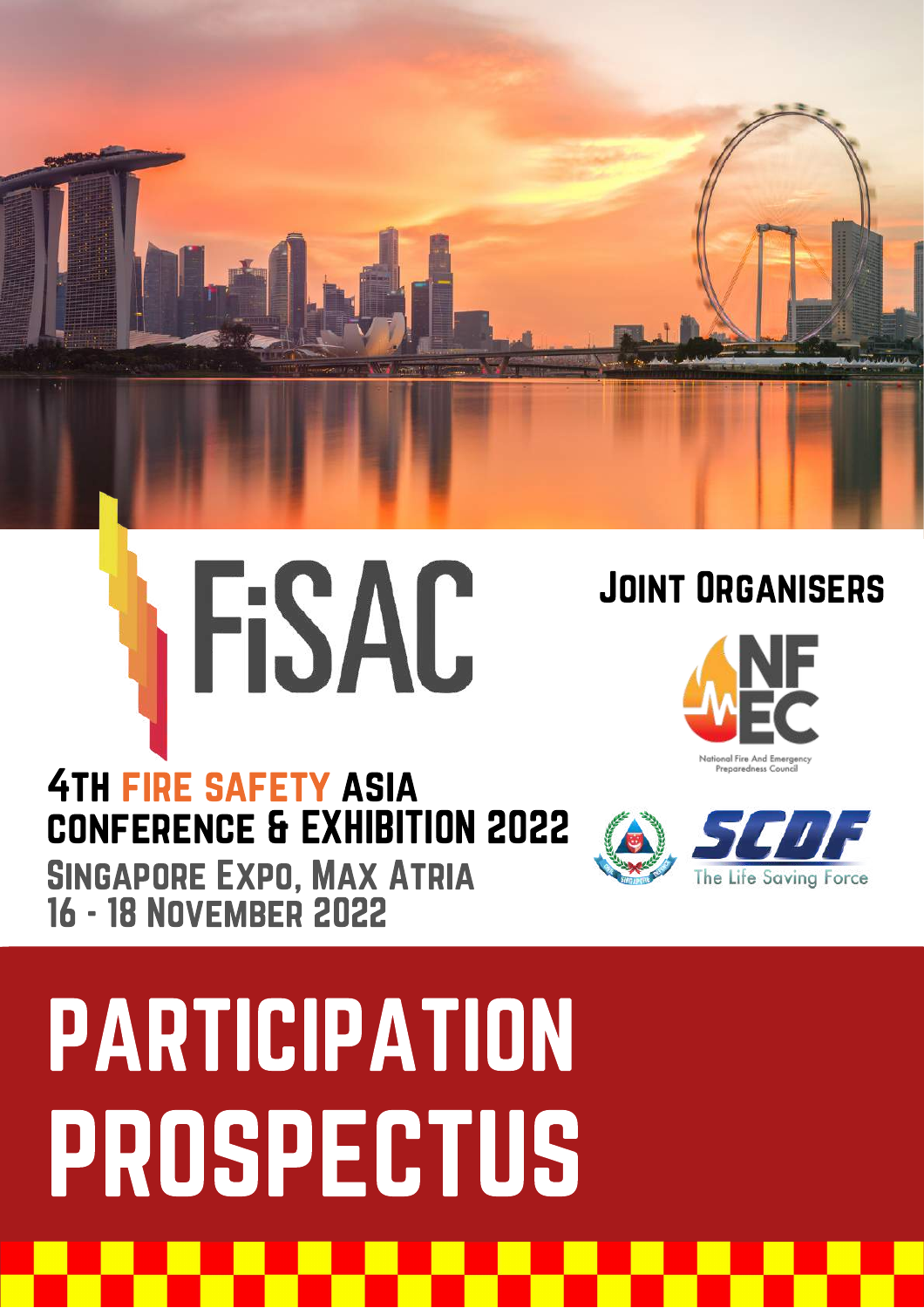

Held every 3 years, Fire Safety Asia Conference & Exhibition (FiSAC) is the most prominent fire safety centric event in Singapore co-organised by the National Fire & Emergency Preparedness Council (NFEC) and the Singapore Civil Defence Force (SCDF).

Inaugurated in 2011, FiSAC gathers more than 400 fire industry professionals around the region for a 3-day event which covers the latest in fire safety knowledge and technologies by our panel of experts and industry tech and equipment suppliers and partners. This year, FiSAC is in its 4th edition and will take place in November.

With the theme of "**R**ethink | **R**edefine | **R**edesign, a **BREAKTHROUGH** in fire safety, sustainability and emergency response", the event comprises 2 days of engaging conference and 1 day of technical workshop as well as showcasing the latest in fire safety technology at the exhibition grounds.

### **SPONSORSHIP & BRANDING OPPORTUNITIES**

# Be seen where it matters

FiSAC provides high visibility for your brands and products in the eyes of the region's fire safety professionals coming from both the government and private sectors.

It is an event not to be missed for fire safety equipment manufacturers, suppliers, distributors and software providers to showcase their wares and technologies to potential buyers.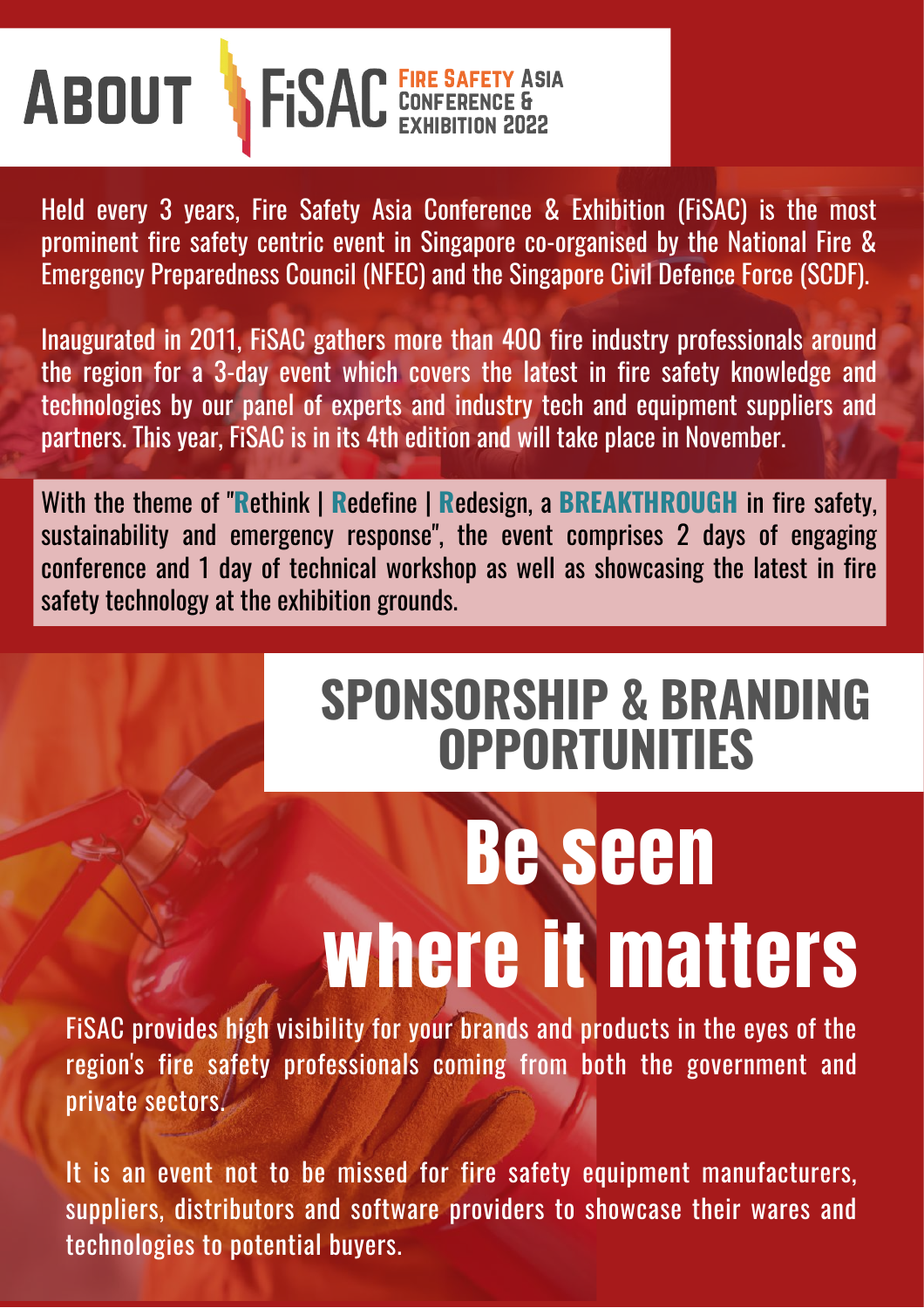

### The Platinum *Exclusive*

**\$38,000.00**

**SKR** rosenbauer

*Excluding GST*

**FIRE** 

The most exclusive prominent sponsorship category giving your company and its brands the BEST marketing exposure!

- Logo acknowledgement in all collaterals  $\bullet$
- Logo acknowledgement on Event backdrop  $\bullet$
- Logo acknowledgement at Registration booth
- Invitation to Official Launch
- Online Collaterals on FiSAC webpage  $\bullet$
- Item Drop in goodie bags  $\bullet$
- Certificate of Appreciation to be presented during opening ceremony
- 3 x EDM blasts
- 3 x Social Media Postings
- 1 x Premium Table (10 seats) for Awards Gala Dinner
- 10 x Conference Tickets  $\bullet$
- 1 x Advertisement in Event Programme Booklet (inside front cover)
- 18 sqm Exhibition Space (Shell Scheme)
- 1 x Seat at VIP table during Awards Gala Dinner
- Presentation opportunity at the Conference as Guest Presenter
- Goodie bag branding
- 1.5-minute Advertisement Video at the Conference  $\bullet$

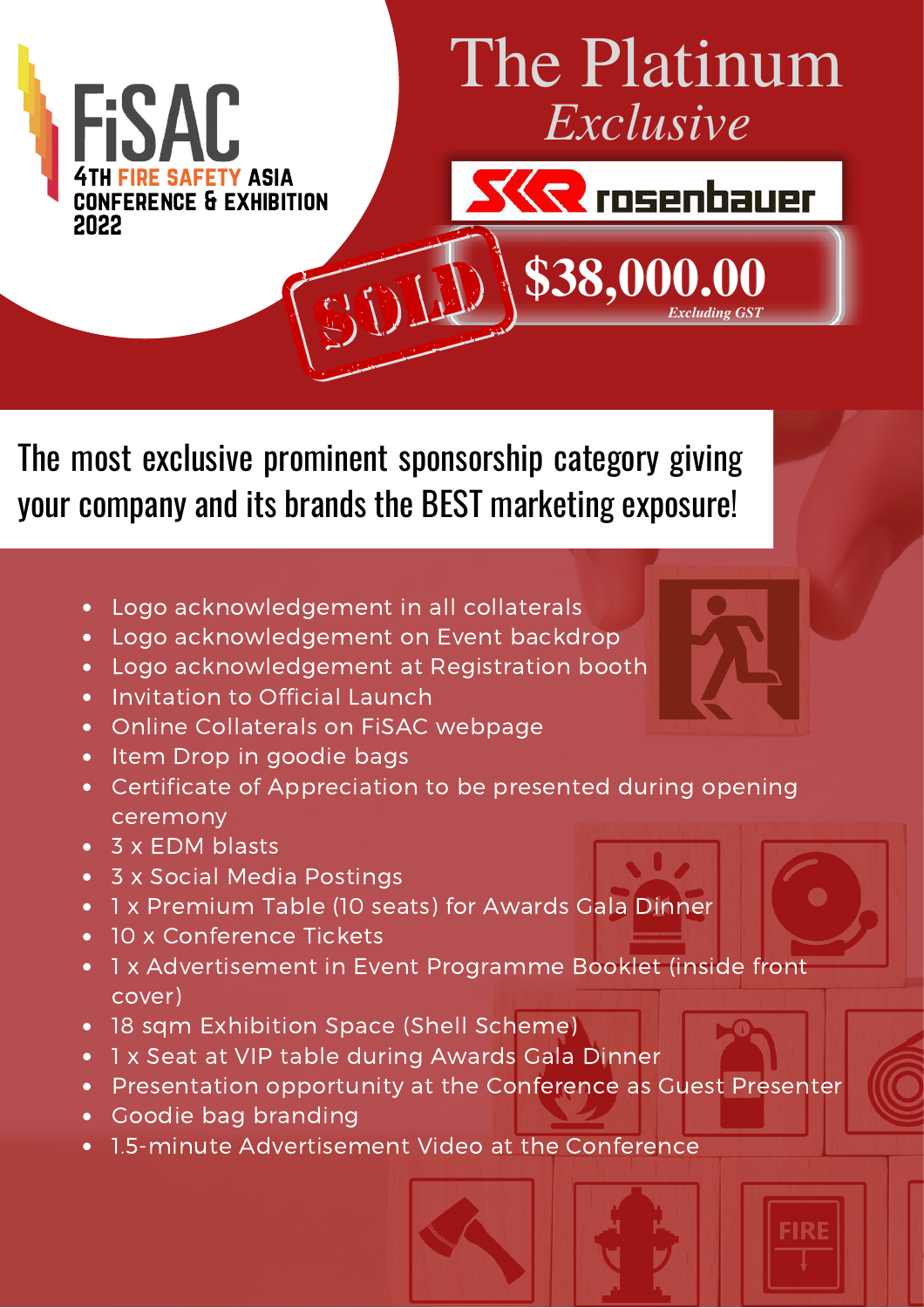

## **The Gold** *Max. 3 2 Only*

**\$28,000.00**

*Excluding GST*

The golden opportunity as the second best sponsorship category which allows your company and its brands to gain significant presence at the event!

hx

- Logo acknowledgement in all collaterals
- Logo acknowledgement on Event backdrop
- Logo acknowledgement at Registration booth
- Invitation to Official Launch  $\bullet$
- Online Collaterals on FiSAC webpage
- Item Drop in goodie bags
- Certificate of Appreciation
- 2 x EDM blasts
- 2 x Social Media Postings
- 7 x seats (Premium Table) at Awards Gala Dinner
- 7 x Conference Tickets
- 1 x Advertisement in Event Programme Booklet
- 15 sqm Exhibition Space (Shell Scheme)
- 1.5-minute Advertisement Video at the Conference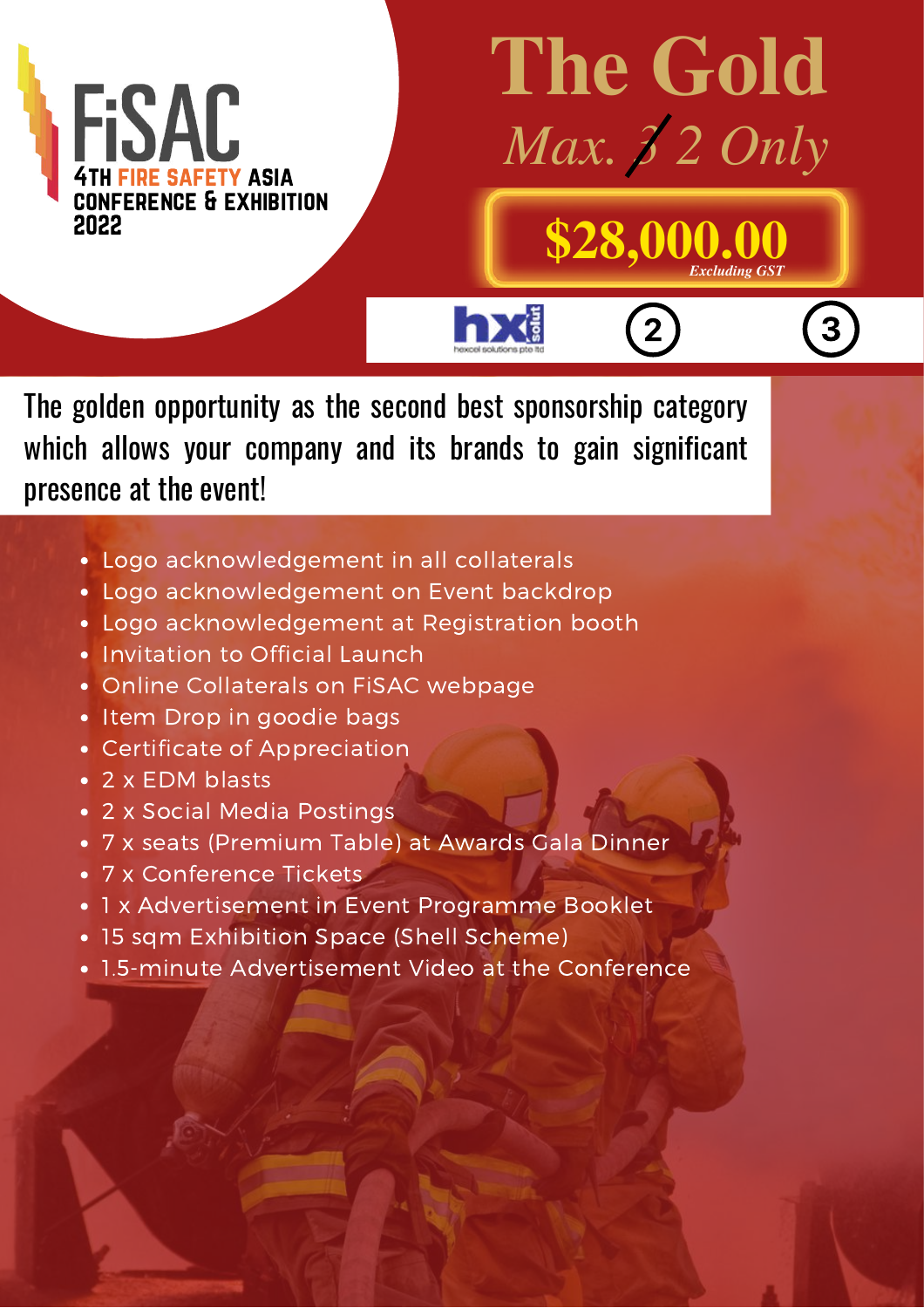

# **The Silver**



 $\overline{3}$ 

 $\boxed{2}$ 

*Excluding GST*

 $\overline{4}$ 

Be seen at the event where your brand silvery shines in the eyes of your potential buyers!

 $\boldsymbol{\theta}$ 

- Logo acknowledgement in all collaterals
- Logo acknowledgement on Event backdrop
- Logo acknowledgement at Registration booth
- Invitation to Official Launch
- Online Collaterals on FiSAC webpage
- Item Drop in goodie bags
- Certificate of Appreciation
- 1 x EDM blasts
- 1 x Social Media Posting
- 4 x Seats (Standard Table) at Awards Gala Dinner
- 4 x Conference Tickets
- 1 x Advertisement in Event Programme Booklet (Run off page)
- 12 sqm Exhibition Booth (Shell Scheme)
- 1-minute Advertisement Video at the Conference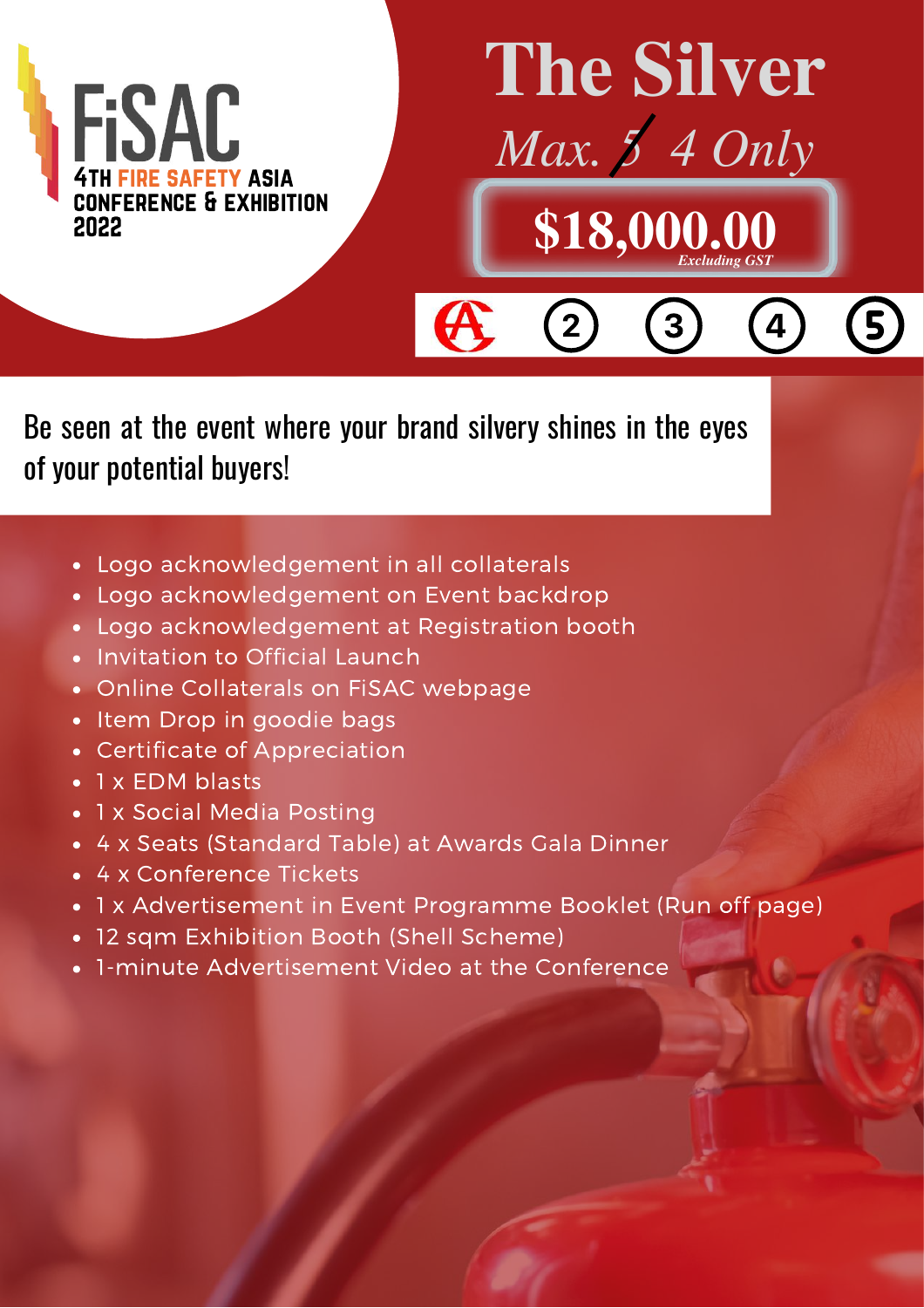

## **The Bronze**

*Excluding GST*

**\$12,000.** 

Logo acknowledgement in all collaterals

- Logo acknowledgement on Event backdrop
- Logo acknowledgement at Registration booth
- Invitation to Official Launch
- Online Collaterals on FiSAC webpage
- Certificate of Appreciation
- 1 x Social Media Posting
- 2 x Seats (Standard Table) at Awards Gala Dinner
- 2 x Conference Tickets
- 1 x Advertisement in Event Programme Booklet (Run off page)
- 9 sqm Exhibition Booth (Shell Scheme)

### **Other Branding Opportunities**

#### **(Exclusive) Conference Lanyard Sponsor**

*Company logo to be reflected on the lanyard*. Lanyard *to be w delegates + 01 Access Pass to Conference & Awards Gala Dinner*

#### **(Exclusive) Conference Badge Sponsor**

*Company logo to be placed on the front of the badge* + *adver reverse side of the badge + 01 Access Pass to Conference & Awards Gala Dinner*

#### **(Max. 2) Luncheon Sponsor**

*Branding card to be placed prominently at luncheon area. Emcee to mention Luncheon sponsor before commencement of luncheon session + 01 Access Pass to Conference & Awards Gala Dinner*

#### **(Max. 2) Coffee & Tea Break Sponsor**

*Branding card to be placed prominently at luncheon area. Emcee to mention Coffee & Tea Break sponsor before commencement of coffee & tea break session + 01 Access Pass to Conference & Awards Gala Dinner*

CHUBB<sup>®</sup> **\$8,000.00** *Excluding GST* ST Engineering

> **\$8,000.00** *Excluding GST*

**\$8,000.00**

*Excluding GST*

*Excluding GST*

**\$8,000.00**